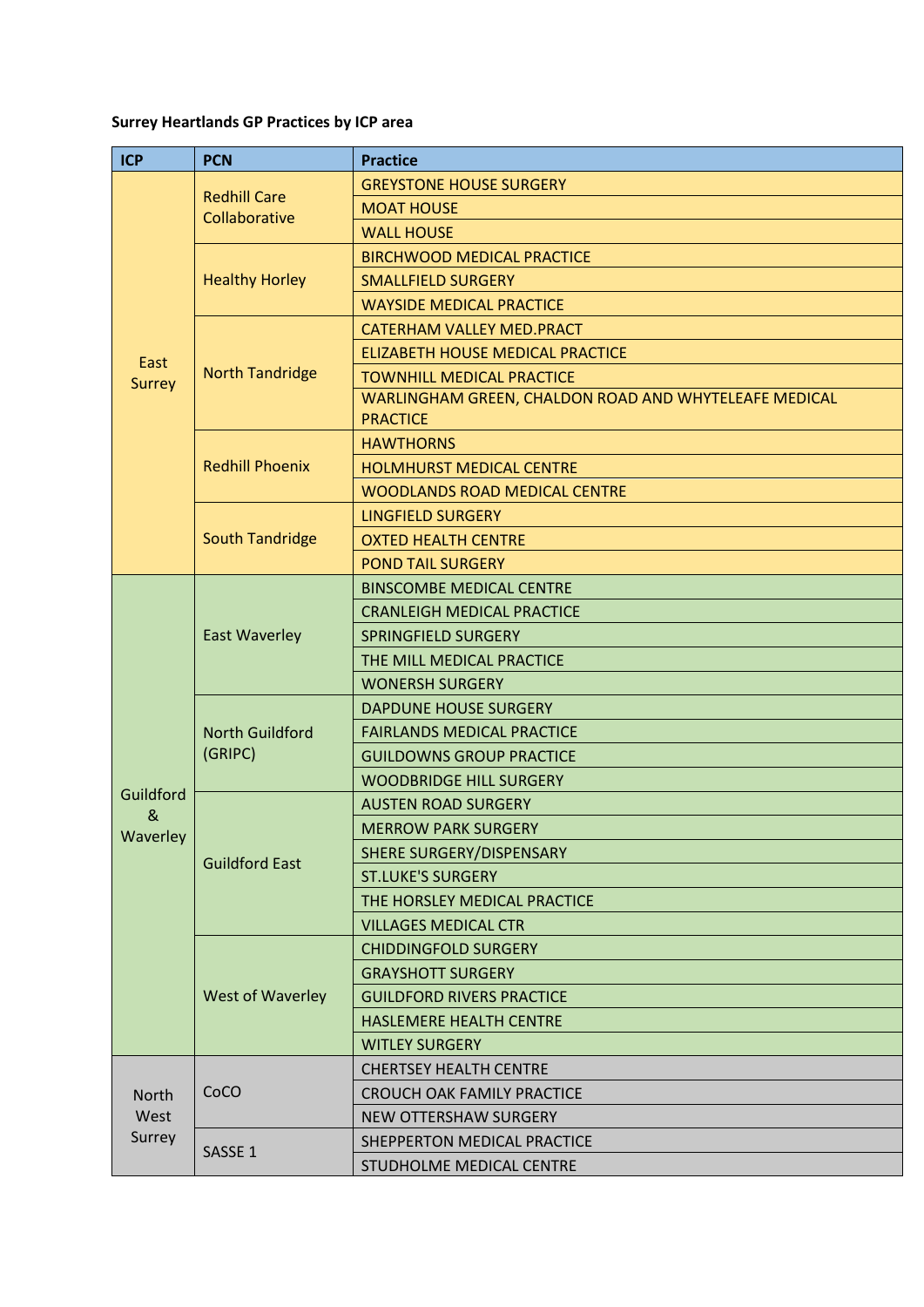|                        |                                      | <b>SUNBURY GROUP PRACTICE</b>        |
|------------------------|--------------------------------------|--------------------------------------|
|                        |                                      | UPPER HALLIFORD MEDICAL CENTRE       |
|                        | SASSE <sub>2</sub>                   | <b>FORDBRIDGE MEDICAL CENTRE</b>     |
|                        |                                      | <b>GROVE MEDICAL CENTRE</b>          |
|                        |                                      | <b>KNOWLE GREEN MEDICAL</b>          |
|                        |                                      | THE ORCHARD SURGERY                  |
|                        |                                      | VIRGINIA WATER MEDICAL PRACTICE      |
|                        | SASSE <sub>3</sub>                   | HYTHE MEDICAL CENTRE SURGERY         |
|                        |                                      | ST DAVID'S FAMILY PRACTICE           |
|                        |                                      | <b>STAINES HEALTH GROUP</b>          |
|                        |                                      | STANWELL ROAD SURGERY                |
|                        | Walton                               | <b>ASHLEY MEDICAL PRACTICE</b>       |
|                        |                                      | THE RED PRACTICE WALTON              |
|                        |                                      | THE WHITE PRACTICE                   |
|                        |                                      | THE YELLOW PRACTICE                  |
|                        | <b>WBU</b>                           | <b>MADEIRA MEDICAL</b>               |
|                        |                                      | PARISHES BRIDGE MED. PRACT           |
|                        |                                      | <b>WEY FAMILY PRACTICE</b>           |
|                        | <b>WHAM</b>                          | <b>CHURCH STREET PRACTICE</b>        |
|                        |                                      | <b>FORT HOUSE SURGERY</b>            |
|                        |                                      | <b>HERSHAM SURGERY</b>               |
|                        |                                      | <b>ROWAN TREE PRACTICE</b>           |
|                        |                                      | CHOBHAM & WEST END MEDICAL PRACTICE  |
|                        | <b>WISE One</b>                      | PIRBRIGHT SURGERY                    |
|                        |                                      | ST JOHN'S FAMILY PRACTICE            |
|                        |                                      | THE PRACTICE COLLEGE ROAD            |
|                        | <b>WISE Three</b>                    | <b>GOLDSWORTH PARK HEALTH CENTRE</b> |
|                        |                                      | <b>HEATHCOT MEDICAL PRACTICE</b>     |
|                        |                                      | SHEERWATER HEALTH CENTRE             |
|                        | <b>WISE Two</b>                      | HILLVIEW MEDICAL CENTRE              |
|                        |                                      | <b>MAYBURY SURGERY</b>               |
|                        |                                      | SOUTHVIEW MEDICAL PRACTICE           |
|                        |                                      | <b>SUNNY MEED SURGERY</b>            |
|                        | <b>Banstead</b><br><b>Healthcare</b> | <b>HEATHCOTE MEDICAL CENTRE</b>      |
|                        |                                      | <b>LONGCROFT CLINIC</b>              |
|                        |                                      | <b>NORK CLINIC</b>                   |
|                        |                                      | <b>TADWORTH MEDICAL CENTRE</b>       |
|                        |                                      | <b>TATTENHAM HEALTH CENTRE</b>       |
| Surrey<br><b>Downs</b> | <b>Dorking</b>                       | <b>BROCKWOOD MEDICAL PRACTICE</b>    |
|                        |                                      | <b>DORKING MEDICAL PRACTICE</b>      |
|                        |                                      | LEITH HILL PRACTICE                  |
|                        |                                      | <b>MEDWYN SURGERY</b>                |
|                        | <b>East Elmbridge</b>                | <b>CAPELFIELD SURGERY</b>            |
|                        |                                      | <b>ESHER GREEN SURGERY</b>           |
|                        |                                      | <b>GLENLYN MEDICAL CENTRE</b>        |